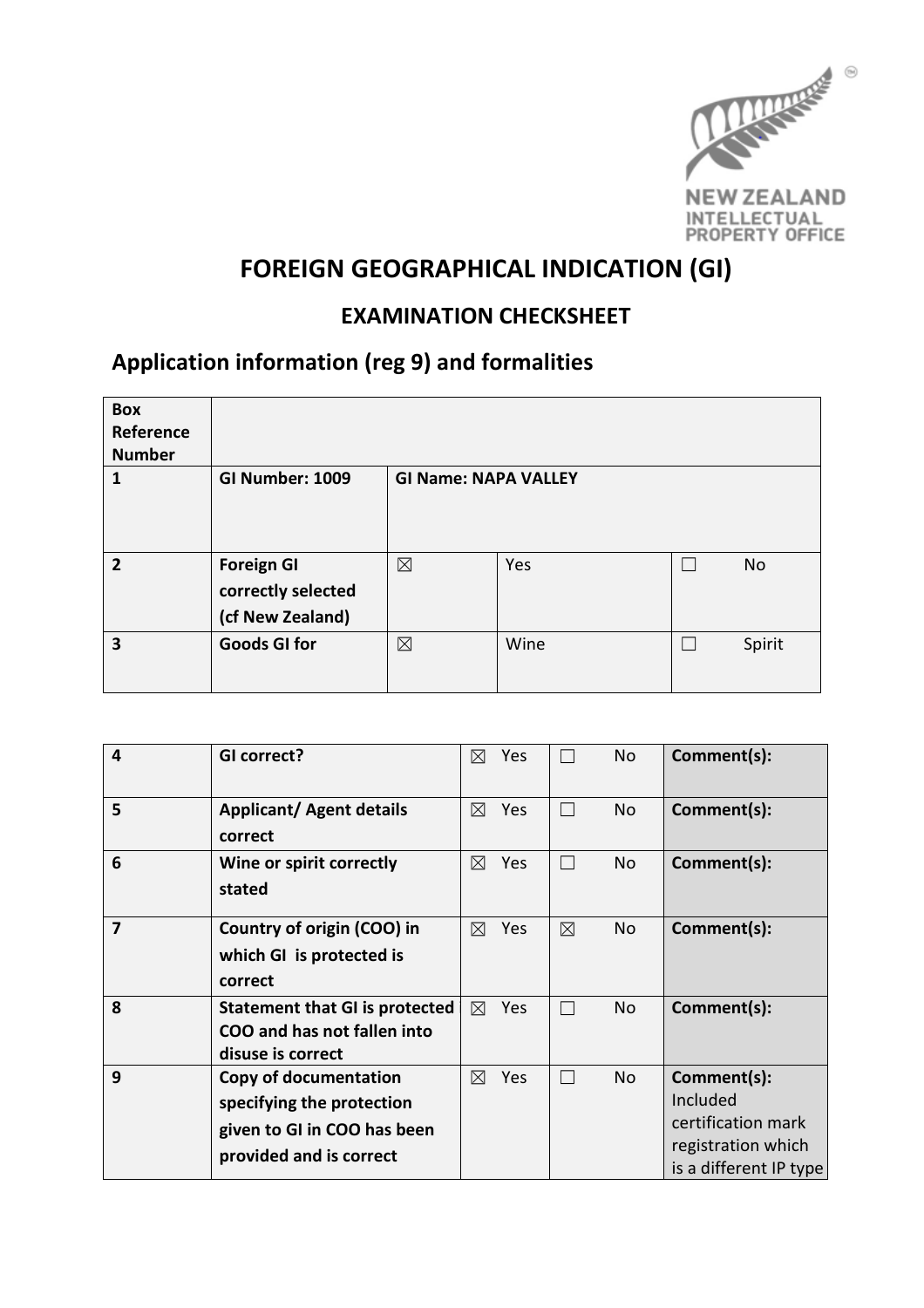

**NEW ZEALAND** INTELLECTUAL<br>PROPERTY OFFICE

|    |                                  |             |     |    | Note certification       |
|----|----------------------------------|-------------|-----|----|--------------------------|
|    |                                  |             |     |    | document has been        |
|    |                                  |             |     |    | removed. Only relev      |
|    |                                  |             |     |    | <b>COO</b> documentation |
|    |                                  |             |     |    | remains                  |
| 10 | <b>Description of conditions</b> | $\boxtimes$ | Yes | No | Comment(s):              |
|    | provided and correct             |             |     |    |                          |

## Additional Information required before Acceptance (reg 10)

| <b>Transliteration or</b> | Yes | $\boxtimes$ | No | Comment(s): |
|---------------------------|-----|-------------|----|-------------|
| translation has not been  |     |             |    |             |
| provided (if applicable)  |     |             |    |             |
|                           |     |             |    |             |

### Examination

| 12 | <b>GI identical to registered</b> | (s10)  | Yes | $\boxtimes$ | <b>No</b> | Comment(s):   |
|----|-----------------------------------|--------|-----|-------------|-----------|---------------|
|    | GI                                |        |     |             |           |               |
| 13 | <b>GI identical to customary</b>  | (s11)  | Yes | $\boxtimes$ | <b>No</b> | Comment(s):   |
|    | name                              |        |     |             |           |               |
|    | of grape variety                  |        |     |             |           |               |
| 14 | <b>GI identical to common</b>     | (s12)  | Yes | $\boxtimes$ | <b>No</b> | Comment(s):   |
|    | name for wine or spirit           |        |     |             |           |               |
| 15 | GI not protected in COO           | (s13)  | Yes | $\boxtimes$ | <b>No</b> | Comment(s):   |
|    | or has fallen into disuse         |        |     |             |           |               |
| 16 | GI use or registration            | (s13A) | Yes | $\boxtimes$ | <b>No</b> | Comment(s):   |
|    | likely to be offensive            |        |     |             |           |               |
| 17 | <b>GI identical to trade</b>      | (s14)  | Yes | $\boxtimes$ | <b>No</b> | Comment(s):   |
|    | mark for identical goods          |        |     |             |           | Identical to  |
|    | or services                       |        |     |             |           | 845231        |
|    |                                   |        |     |             |           | Note mark     |
|    |                                   |        |     |             |           | 845231 has    |
|    |                                   |        |     |             |           |               |
|    |                                   |        |     |             |           | been assigned |
|    |                                   |        |     |             |           | to the        |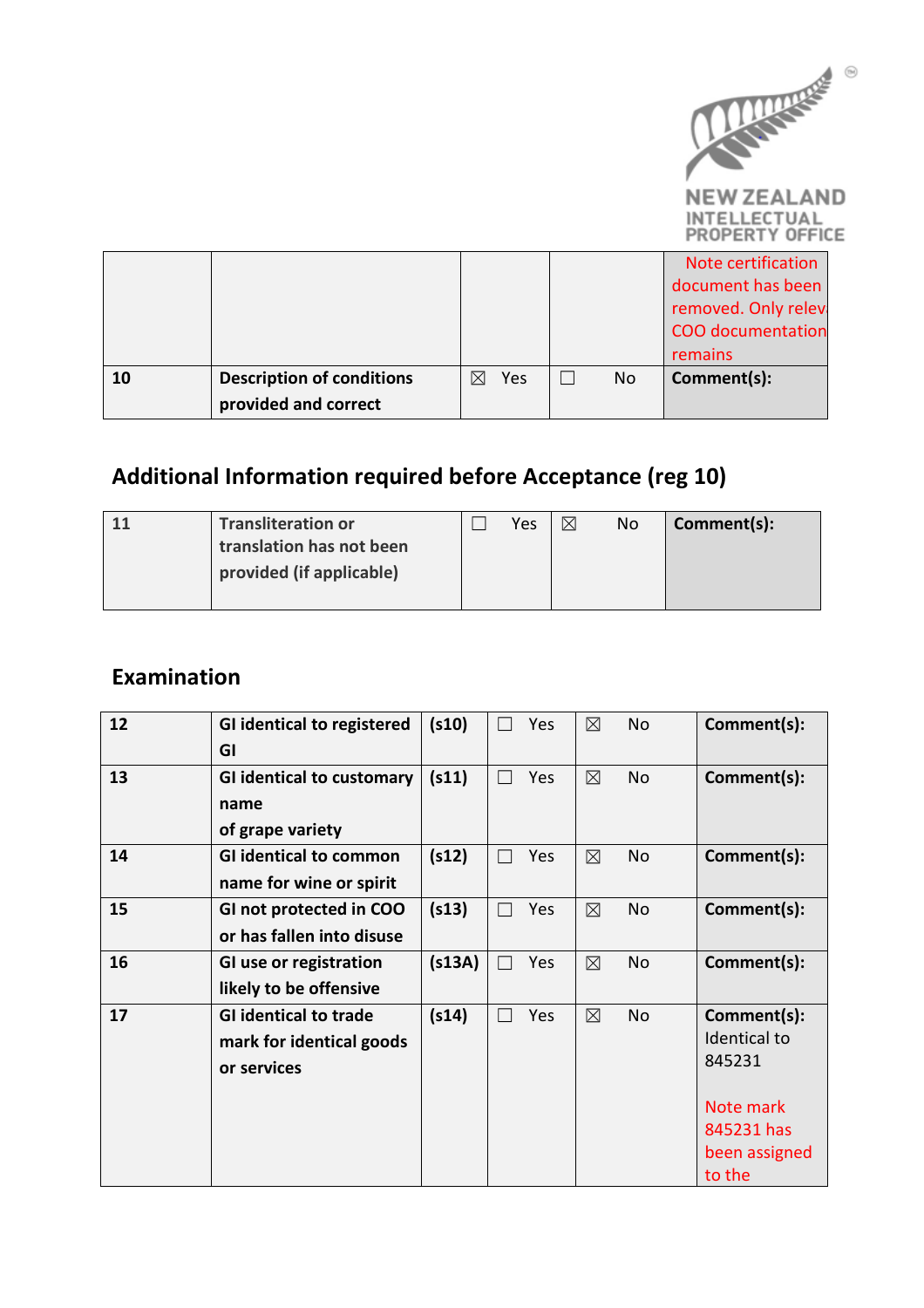

**NEW ZEALAND** INTELLECTUAL<br>PROPERTY OFFICE

|    |                                 |       |            |             |     | Applicant.<br>Objection |
|----|---------------------------------|-------|------------|-------------|-----|-------------------------|
|    |                                 |       |            |             |     | withdrawn               |
| 18 | <b>GI identical to trade</b>    | (s15) | Yes        | $\boxtimes$ | No  | Comment(s):             |
|    | mark for similar goods          |       |            |             |     |                         |
|    | or services                     |       |            |             |     |                         |
| 19 | <b>GI similar to trade mark</b> | (s16) | <b>Yes</b> | ⊠           | No. | Comment(s):             |
|    | for identical goods or          |       |            |             |     |                         |
|    | services                        |       |            |             |     |                         |
| 20 | <b>GI similar to trade mark</b> | (s17) | Yes.       | ⊠           | No. | Comment(s):             |
|    | for similar goods or            |       |            |             |     |                         |
|    | services                        |       |            |             |     |                         |
| 21 | <b>Conditions of use</b>        | (s41) | Yes        | ⊠           | No. | Comment(s):             |
|    | entered                         |       |            |             |     |                         |

#### Reference Searches

| 22 | <b>Acsepto searches</b><br>saved<br>to MAKO  | $\boxtimes$ | Yes | No | Comment(s): |
|----|----------------------------------------------|-------------|-----|----|-------------|
| 23 | <b>Internet searches</b><br>saved<br>to MAKO | $\boxtimes$ | Yes | No | Comment(s): |

| 24 | <b>Recommend for Acceptance?</b> | Yes | NΩ |
|----|----------------------------------|-----|----|
|    |                                  |     |    |